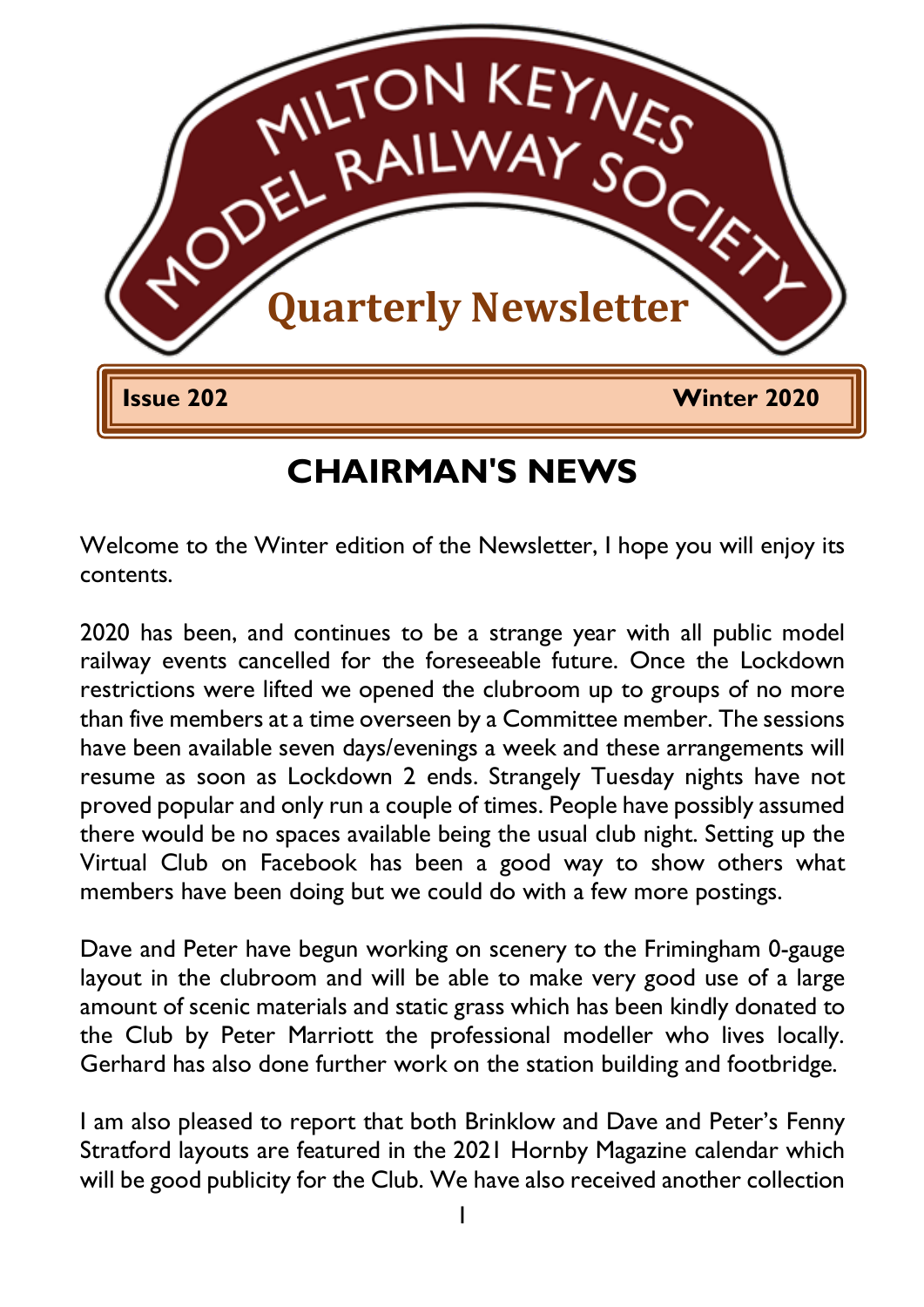of locomotives and rolling stock. Several of the locomotives appear to be DCC fitted but all will require thorough testing before being offered for sale to members at an appropriate time.

As I write these notes a Covid vaccine has just been announced but I fear it will be some time before we can all receive one, particularly as it has not yet been fully mass-tested. We live in hope however but unfortunately it looks as though this year's mince pie evening will have to be a virtual one.

Looking ahead to the New Year, it seems unlikely that we shall be able to hold the AGM in the club room. With the number of Club members, some without Internet access, a Zoom type virtual meeting would not really work. I would propose then to circulate the minutes from last year's AGM together with the usual Officer reports via a special Newsletter and ask the current Officers to remain in post until such time as we can hold a proper meeting in 2021.

In the meantime, I would like to thank everyone for maintaining their membership through this difficult time but please can you check that your 2020 subscription has been paid and is up to date.

Keep modelling and a Happy Christmas to all Members.

Chris Hughes Chairman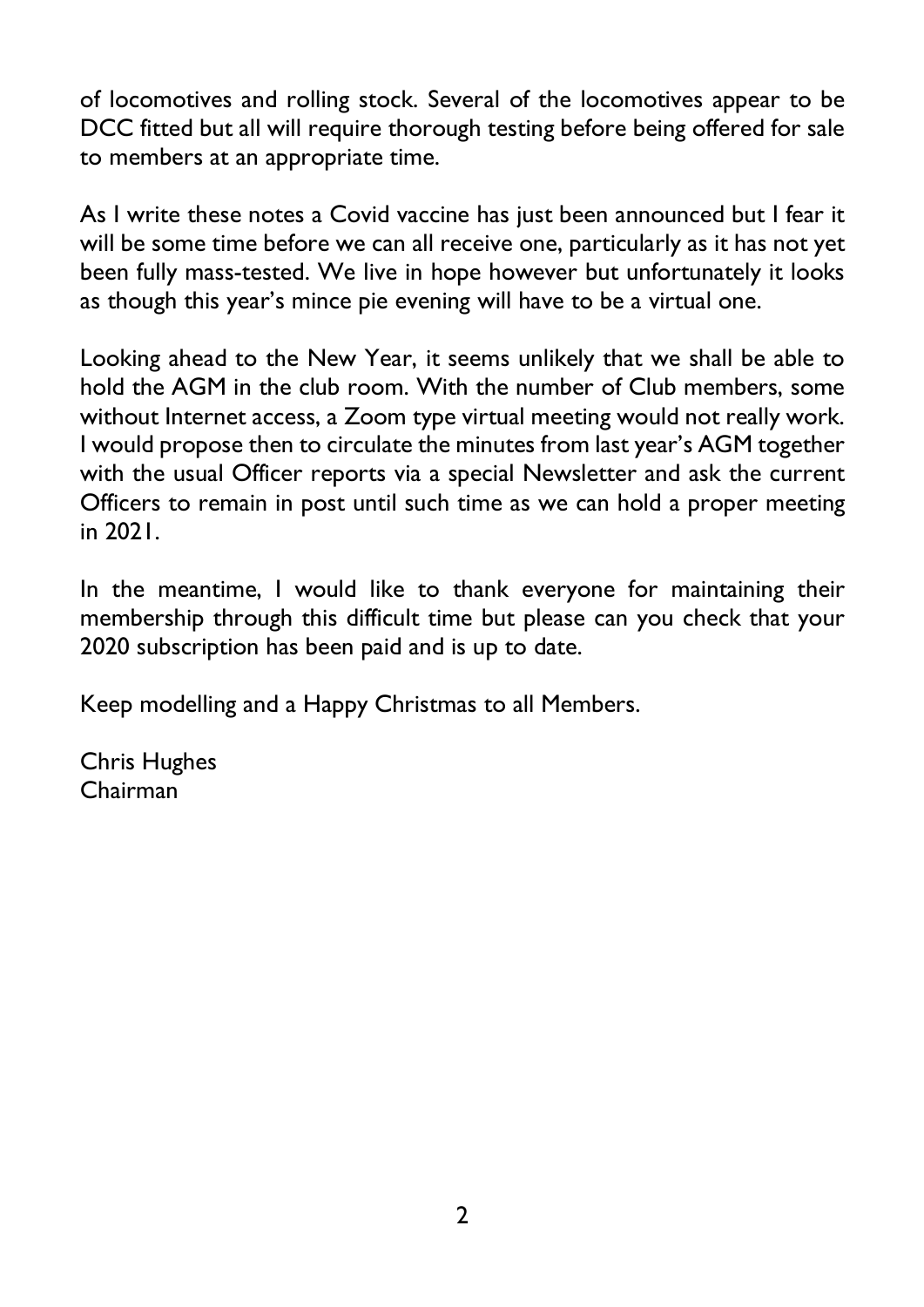# **WHAT TO DO WITH THE LEFTOVERS? By Eric Bowman**

No – you have not strayed into a recipe book from the Second World War. It is the continuation of a story which began more years ago than I care to recall.

I can remember seeing the late Chris Matthewman's layout "Striving" at an Expo EM in the Bletchley leisure centre. The layout was LMS based and in one of the trains was a 12-wheel clerestory coach. As I was/am interested in out of the ordinary coaches I asked about its origin. It was a Clayton Midland Railway 60ft non-corridor coach built in 1897 for the Bristol-Bradford service. The model was assembled from Ratio kits and bits. On my return home I got out the MR carriage books and some Ratio clerestory kits which I had in the cupboard and started comparing the plastic sides with pictures and drawings. I concluded I could make a MR 60ft coach from what I had available. So, I made one; in fact, I ended up making four by cutting the sides from the Ratio 48ft coaches, re-arranging them and sticking them together on a scratch-built floor. This saga was recorded in the article "Two into One Will Go".

As you would expect I was left with a number of side and roof off-cuts. So, it was back to the books. I was able to assemble a MR 54ft non-corridor brake 3rd (D497, built 1903) with 00-gauge axles, later changed to EM gauge for the "Milton Camel" layout. I still had some pieces left over which I did not want to waste. The books showed that Clayton also "built" some 48ft corridor coaches (D474, built 1898/9). These were the first corridor coaches on the Midland Railway. Arranging the pieces on the plan like a jigsaw, I could have a model of one.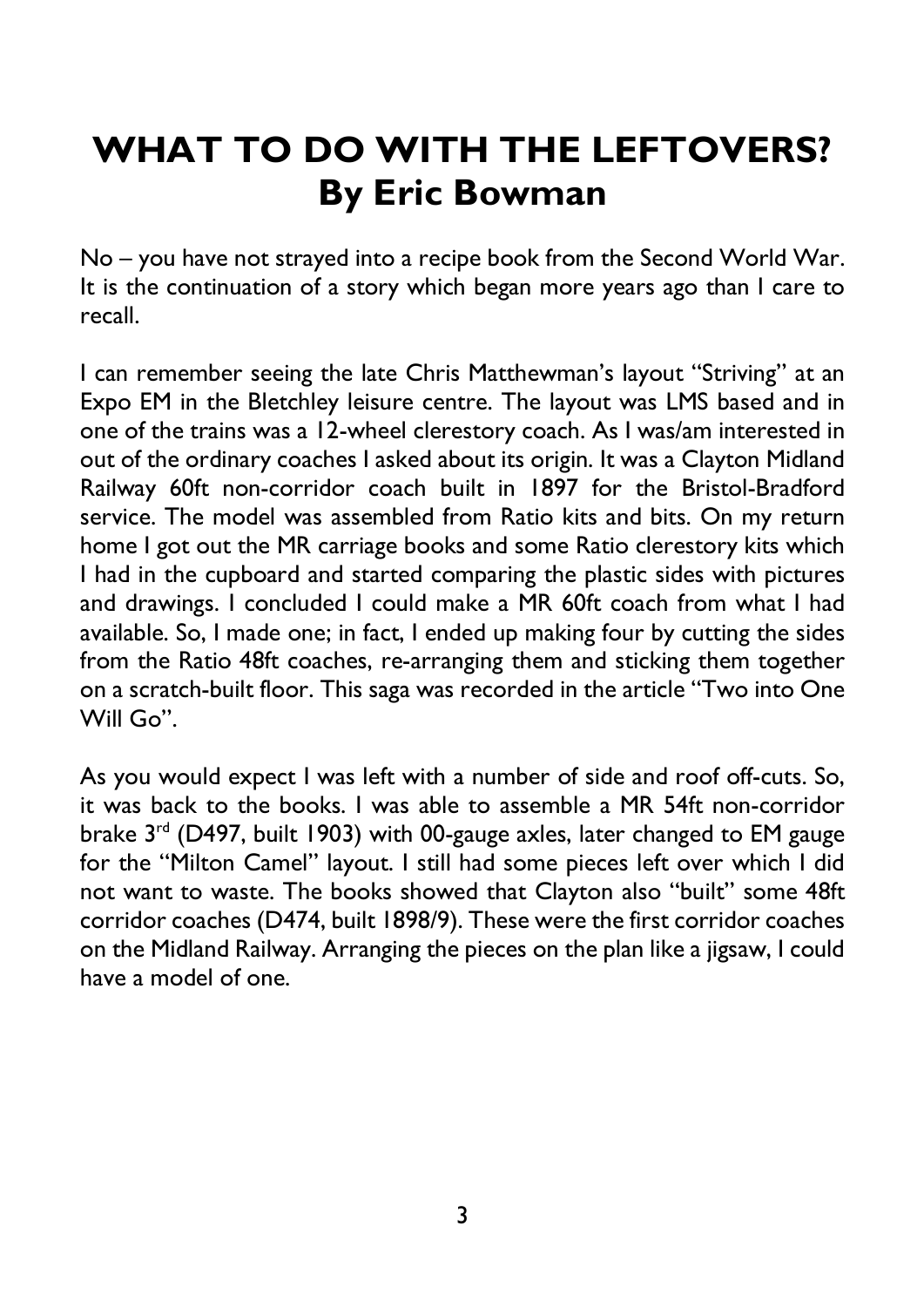

Accordingly, the pieces were fettled, stuck together to form two sides of the correct length and painted in LMS crimson lake. They were then put in the LMS spares box until I had time to finish the model. There they hid for some 10 years until the recent Covid-19 lockdown, when I decided that this was a great opportunity to complete some of those projects which had been put to one side.

I found the two sides at the bottom of the box. I also found a pair of Bain 8ft bogies, corridor connections, seats, corridor partitions and enough Ratio underframe and roof mouldings to build the model; amazing what is in the "Bits & Spares" box when you look!

The appropriate transfers were found in the cupboard (Pressfix, LMS pre 1933) and affixed. The sides and ends were then given a coat of satin varnish to protect them and glazing fitted. You will note that I have chickened out of doing the full lining which these coaches would have had, although by the time of the model (1931/2) it would have been very worn. The underframe was assembled according to the instructions with the bogie positions drilled and tapped 8BA but the plastic bogies went into the spares box because I replaced them with white metal Bain 8ft bogies (247 Developments), thus putting some weight where it is needed. Sides and ends were stuck on the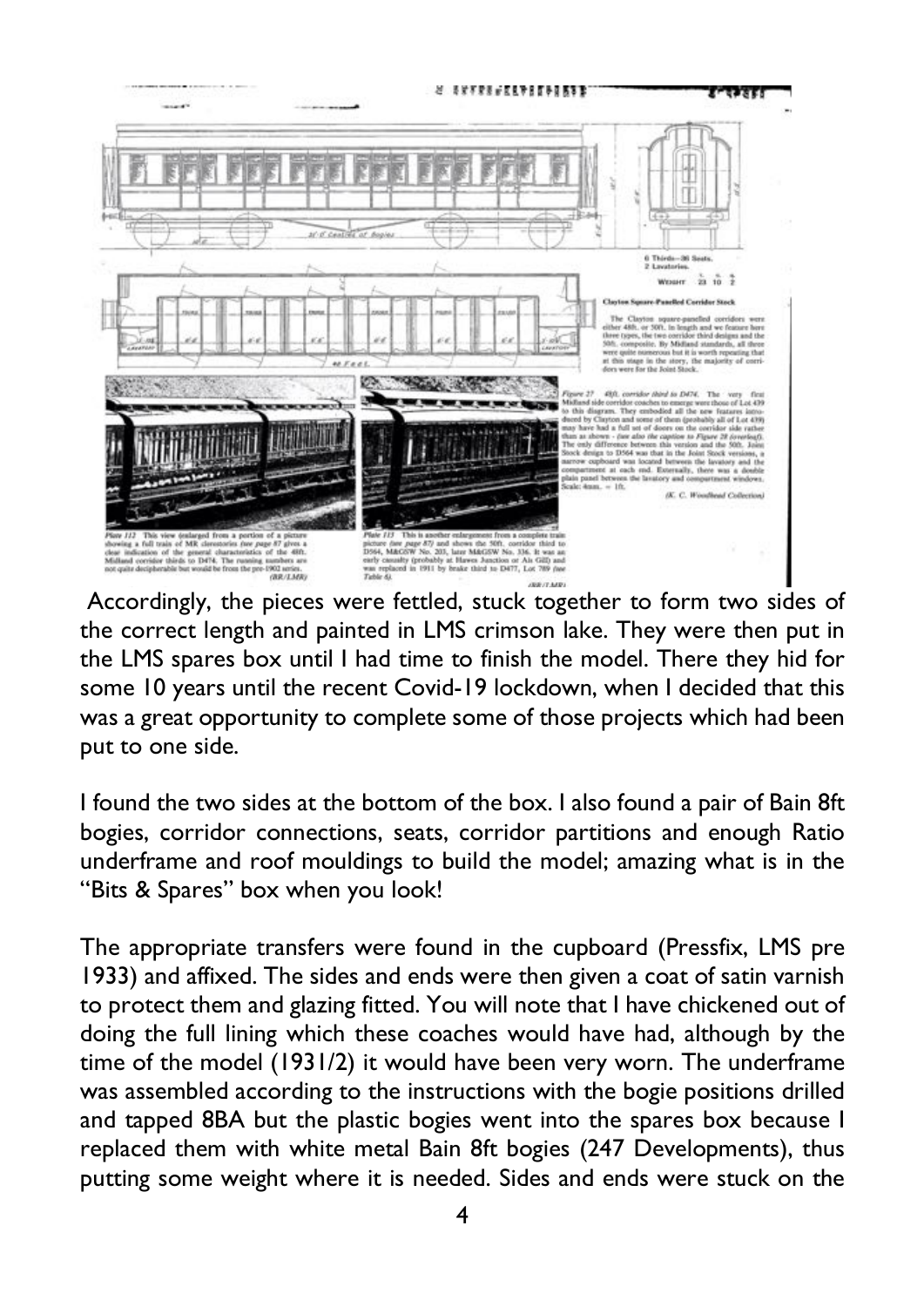underframe to form an open box. Meanwhile, the seats and corridor partitions had been cut to size and painted to resemble the colour of material used and mahogany panelling. They were duly inserted into the coach carcass; I then turned to the roof. I had already decided that the coach would have had the gas lighting replaced by electricity some time earlier in its life so only needed to find ventilator positions. This was easy on the compartment side but I could not find any details of the corridor side so guessed at the position (if anyone can prove to me I've got them in the wrong place or not enough of them, I'd be grateful). The roof was then stuck on to the body which was completed with scissors type corridor connections (Comet).



I now have a Ratio-based MR 48ft carriage which is different from (probably) all the other Ratio 48ft coaches running on people's layouts, and it was not too difficult to make. Of course, I still have some leftovers but not enough to make another coach so they can remain in the spares box until …

I hope this article encourages a fellow club member to try their hand at making something different.

*Books consulted:* Midland Carriages, David Jenkinson & Bob Essery OPC; Midland Railway Carriages, vol 1, R E Lacy & George Dow WSP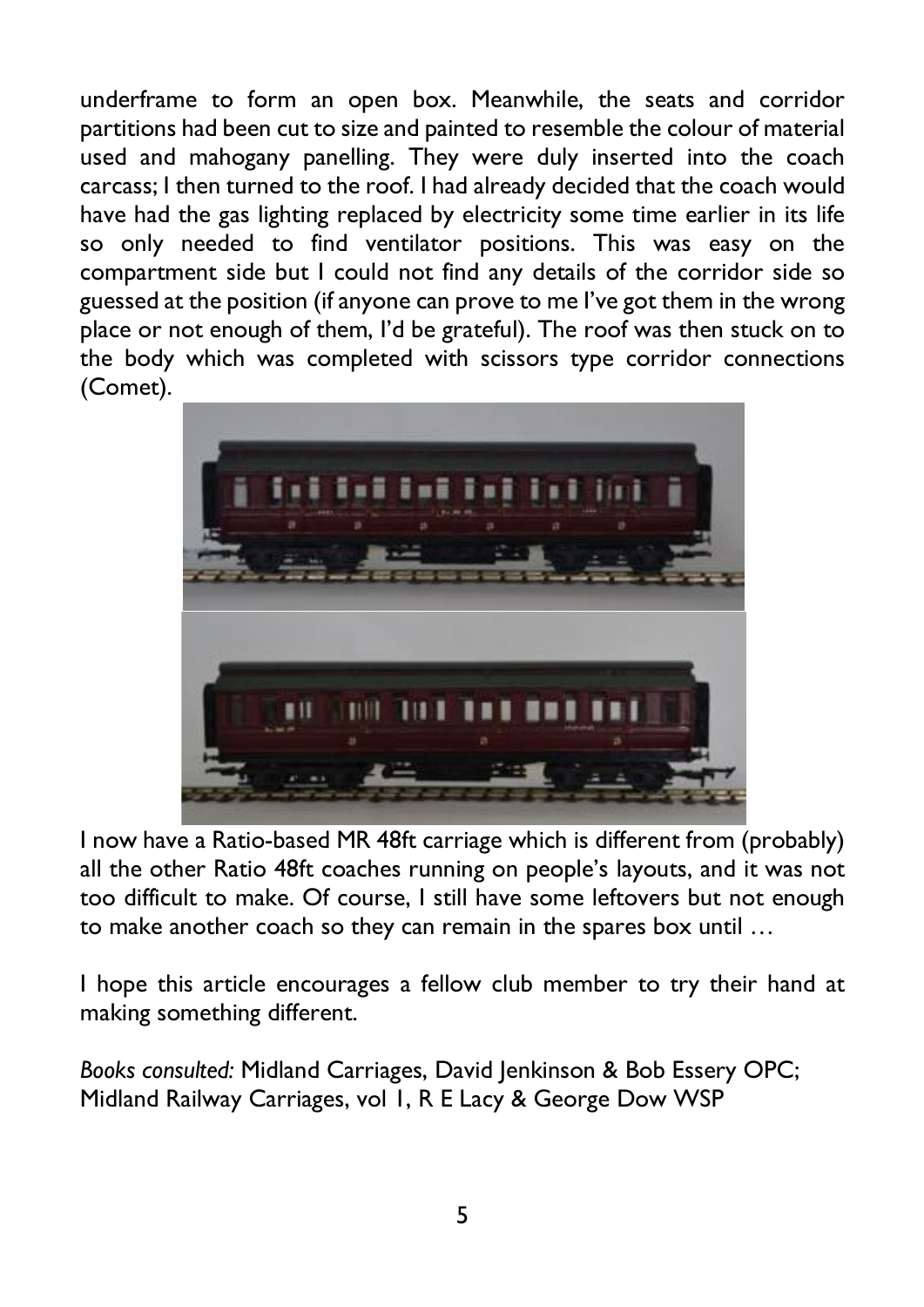# **Connecting to a Bus Made Simple By David Court**

Almost all model railways these days use a Bus wiring for some reason or other. In the case of DCC it is to provide dropper connections for each piece of track, for DC then a bus could be used to get power to the track or it can be used to provide 12volt DC for such things as lights, signals or any other auxiliary items you need.

So far, I have built two layouts, one an exhibition layout made up of a number of individual boards and my own layout at home which is a fixed baseboard. Making electrical connections on the exhibition layout is simply as each board is small enough and light enough to stand on its edge on a bench. This made connecting wires using soldered joints simple and safe, however, my layout at home is on fixed baseboards so crawling around underneath is not easy and using a soldering iron was downright dangerous. If you are like me and is of a 'mature' age and also has to wear varifocal glasses it gets even more difficult…!!!

When I started wiring my home layout I tried a number of different methods



but all had their own problems. Then while using my DCC Sprog one day I realised it had a 4-block screw connector that allows you to connect wires simply.

This was a light bulb moment for me and decided to research what kinds of these terminal blocks were available.

I spent hour's ploughing through the Rapid Electronics web site until I came up with the following items.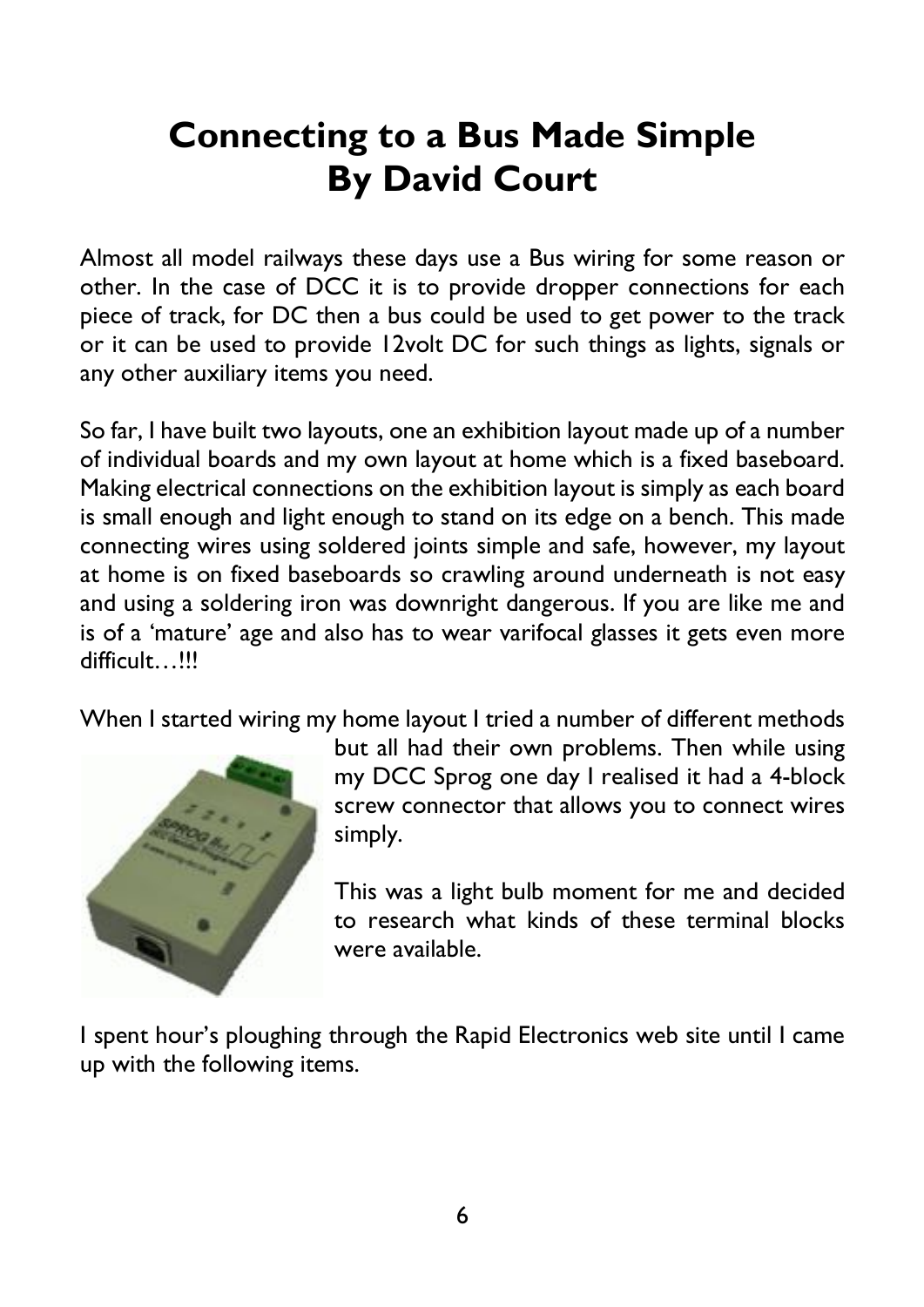1. TruConnect 3 Way 16A Black Interlocking Terminal Block. These blocks come in 2,3 or 5 connections, I personally use the 3 as I have

found that these gives the best flexibility. The blocks Interlock together so can be configured however you wish. Currently **the state of the state of the state of the state of the state of the state of the state of the state of the state of the state of the state of the state of the state of the state of** price is  $\pounds$ 0.23 each including VAT which is not cheap but I think well worth it, just for the flexibility and ease of use. At 16amp these are are much higher rated than I needed but at the time that was the only option.



2. Rapid Stripboard 64 x 95mm. This is a PCB with copper strips with

multiple holes into which the terminal blocks fit, all of the blocks connected in a line are all of live. These  $\frac{1}{2}$  cost a sheet is  $\frac{1}{2}$ . 30 and from each sheet sheet you can make 4 to 5 connection **points** points assemblies. You can get sheets of various sizes but  $\vert$  found that this size was the most cost effective.



The way I use these terminal block assemblies is first to decide the rough position for each area that needs to have connections. Then I estimate how many wires will need to be connected at each point. Dependant on the size of the wire being used each terminal can take up to 5 wires, however, I try to keep to one or two as that gives the most expansion capability. Once this has done I can determine how many blocks are needed in each position.

The Stripboard is then cut into strips length ways, I make these strips 8 holes wide but you could get away with 5 or 6 holes which increases the number you can get out of each sheet.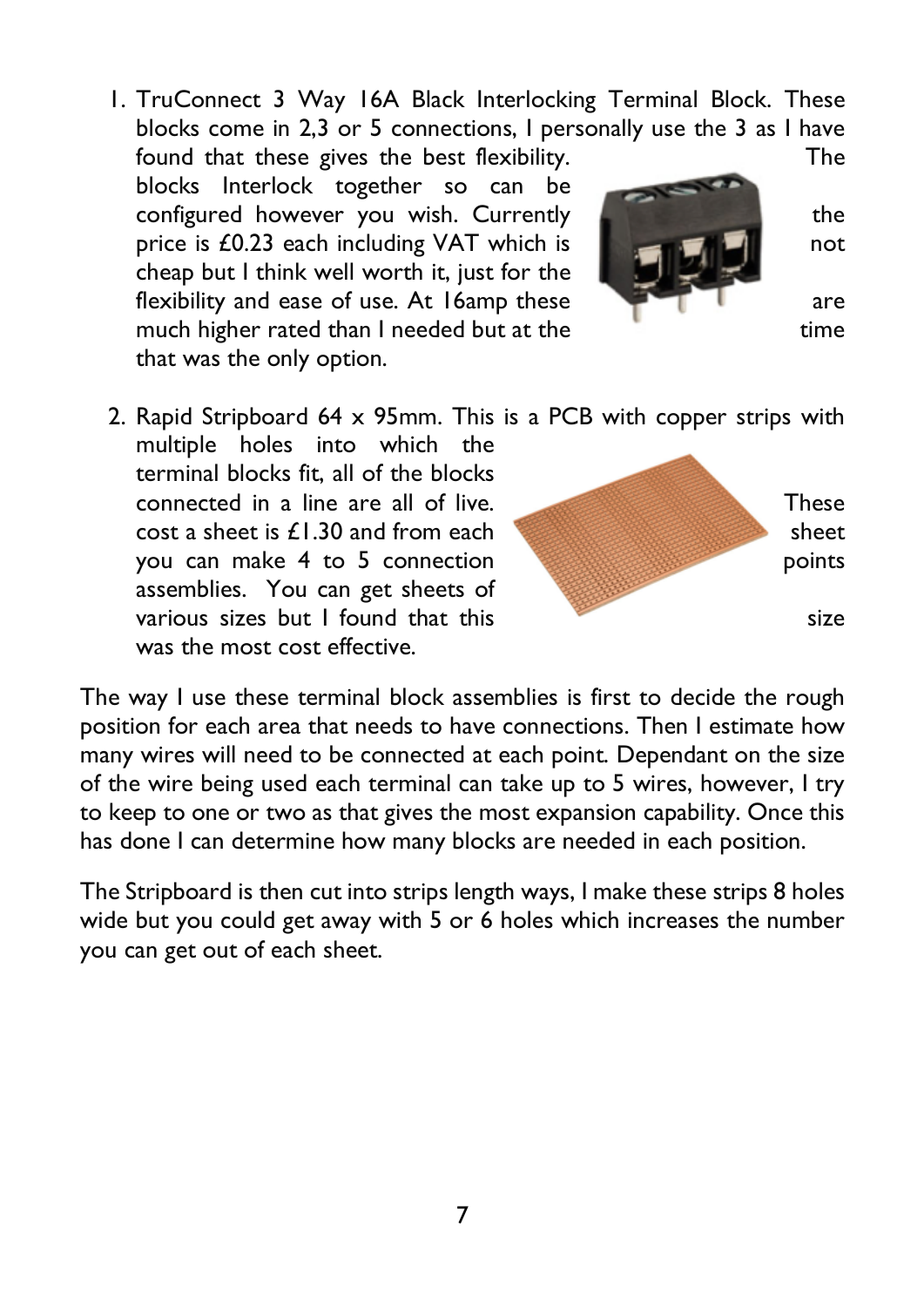The assembled terminal blocks are then carefully inserted into the Stripboard

so that the pins protrude through the copper clad side. PCB.





At each end of the board on the same line as the terminal blocks I connect wires that will make up the Bus. These wires daisy chain together all of the blocks you need on the layout. I attach a reasonable short length of wire and the connect the bus wire

together with simple chock blocks. This method allows for the terminal block assembles to be built at the bench which again removes the need to solder in hard to get to places.

Then I mount the assemblies on ply be fixed to the baseboard in the predetermined positions. I use some rubber washers



under the securing screws so that the pins are clear of the plywood.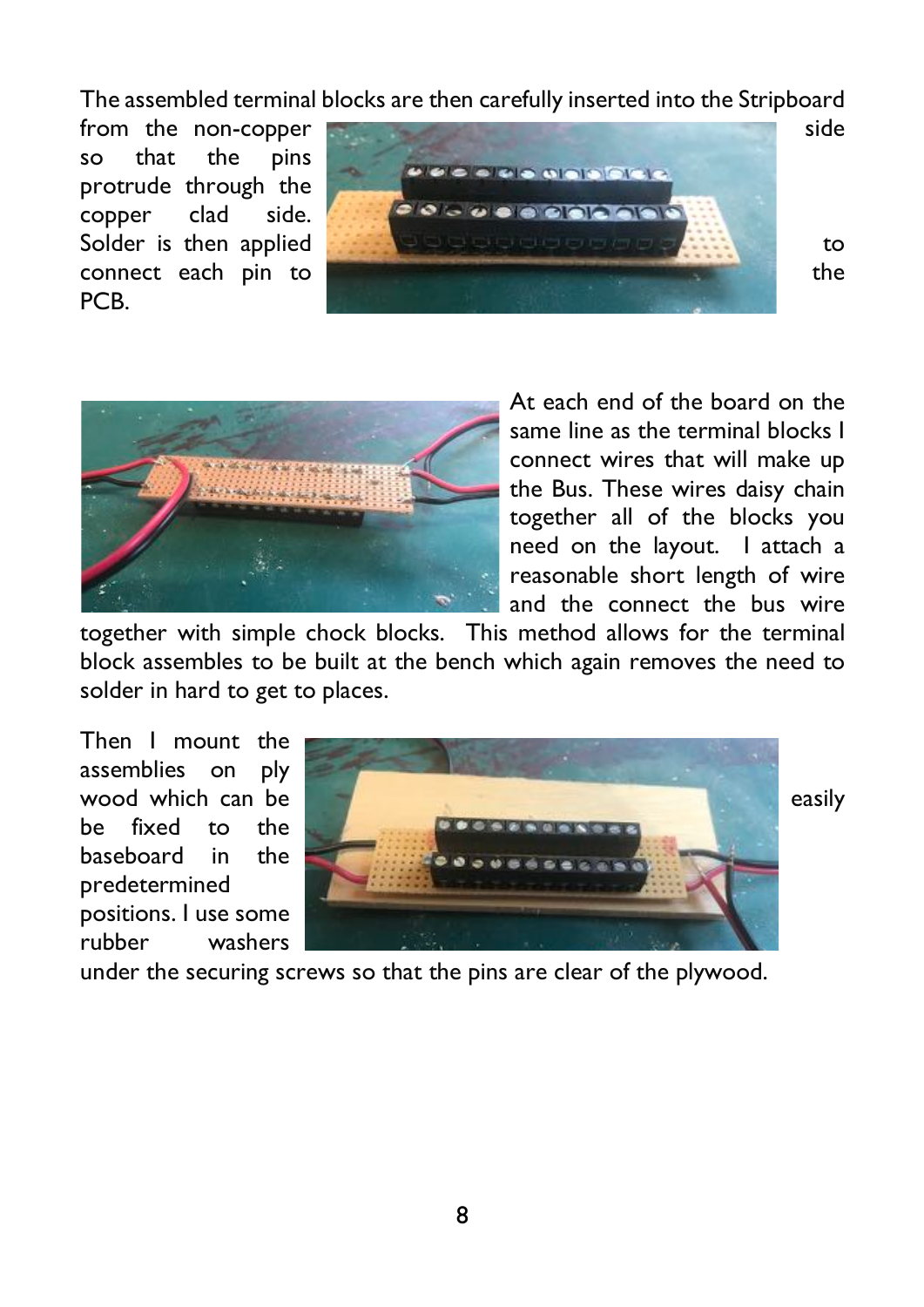The main benefit of this is that you can run your dropper wires or accessory wires to your decided place at the edge of the baseboard. Once you have all the wires to be connected in place you pull up your comfortable chair,

grab a small them simply connect the wires into the of this is completed without the need to



contort yourself under the layout and also not having to fight with your varifocal glasses…!! Once all of the wires have been firmly connected and tested simply screw the board out of sight under the baseboard, I always fix mine to the outer frame as that is also nice and simple.

On my home layout all of my DCC droppers and all of the lighting and accessories have been connected this way.

So, I hope this article helps someone else avoid a bad back or getting burnt from dripping solder while trying to wire your layout from underneath.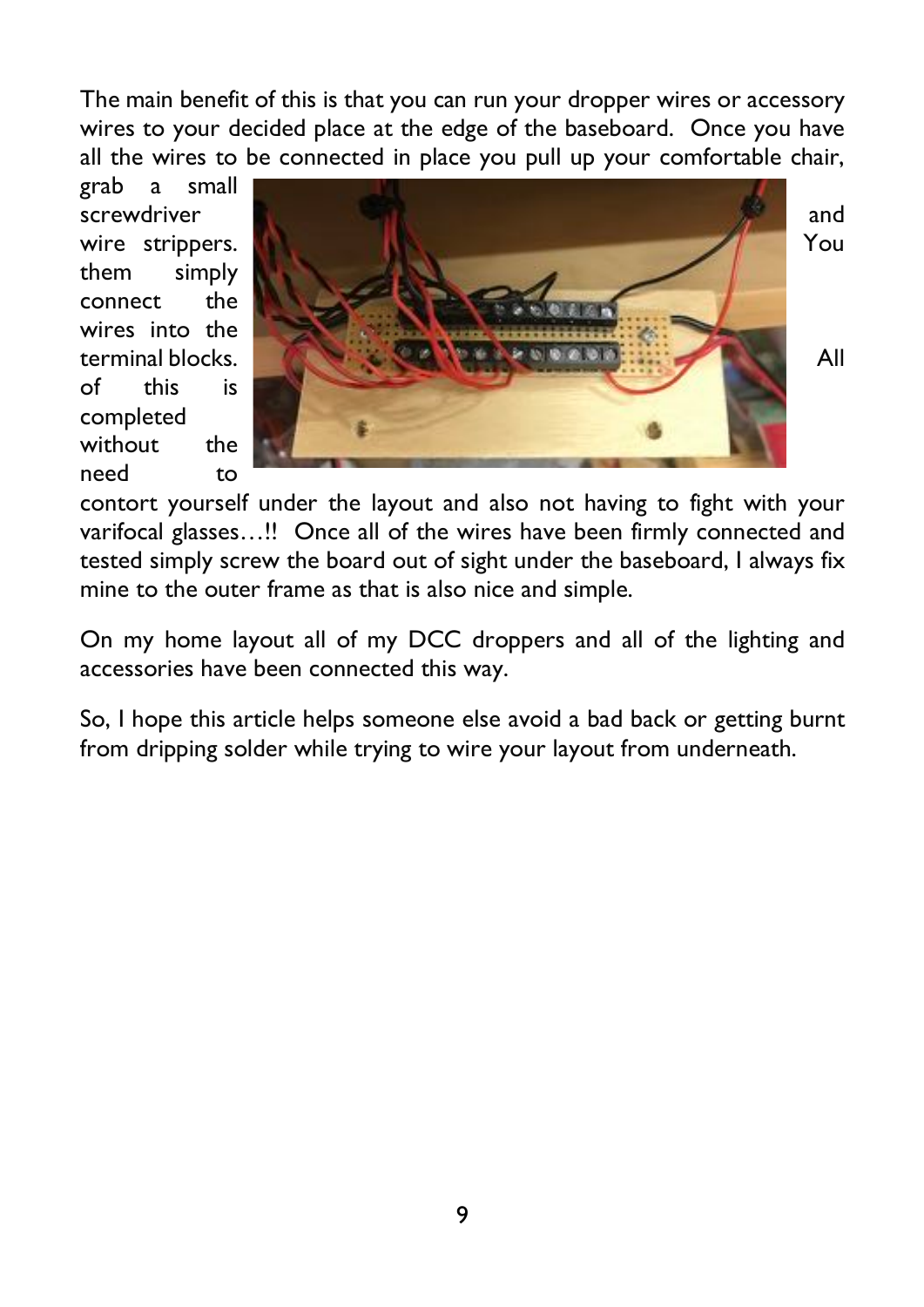# **From the Archive Victoria Road club rooms By Dennis Lovett**



Some members may think we are a bit short of space these days, but this picture found during a recent sort out of photographs during the Covid-19 lockdown shows just how friendly our second club rooms were. Long and thin is the best

way to describe them but they served us well for some 21 years until we moved to Bletchley Park.

Victoria Road (behind the old Council Offices which are now the Masonic Centre) MKMRS operated from the former council stable block which had been converted into a computer room. When Bletchley UDC became part of Milton Keynes, the premises became vacant and we rented our bit from the Masonic organisation.

This picture shows the second of our O gauge layouts with John Symons, the club's first secretary and later Vice Chairman with another member we can only name as Andy! John hailed from Penzance in Cornwall where his father was a GP. John was studying medicine when war broke out and he end up as an Army Officer. He moved to Bletchley to work for Associated Octel. John died in Cornwall and Les Wood and Dennis Lovett attended John's funeral in Truro which was conducted by Rev. Canon Ian Pusey, known to many as an excellent S Gauge modeller. At that time Ian was Rector of St. Mary's Bletchley. Amongst railway modellers Ian was known as the Bishop of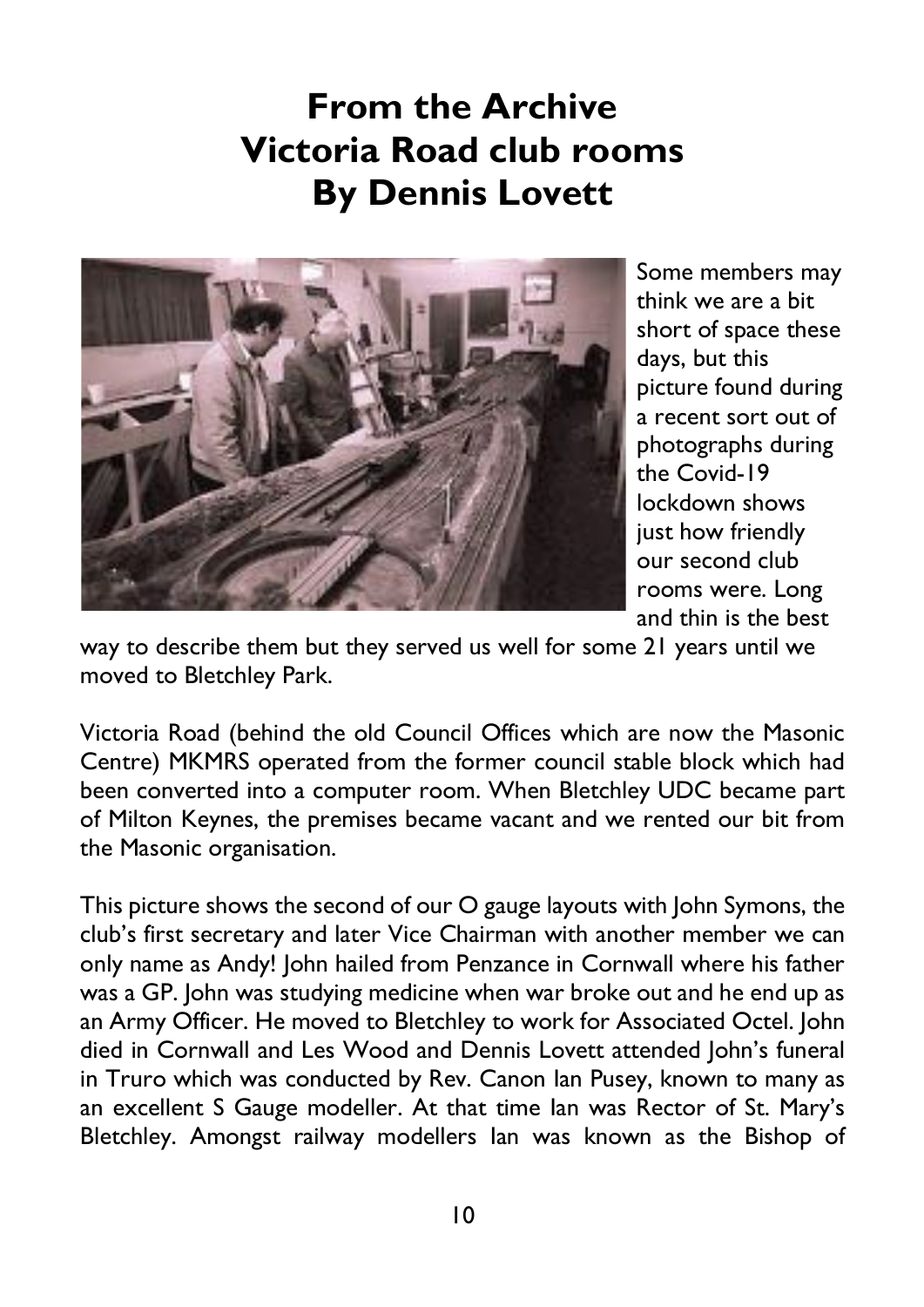Bletchley! Ian is a long-time friend of MKMRS who retired to Exmouth in Devon a few years ago.

Some of you will recognise the famous Woolworth clock, now in our present club room.

The second picture shows our first proper N Scale exhibition layout 'Mandlebury' under construction. The O gauge layout seen in the first picture is on the right in the second. The club room at Victoria Road offered far less space than we have today. The room upstairs housed the test tracks with the EM Gauge layout then under construction down the middle.

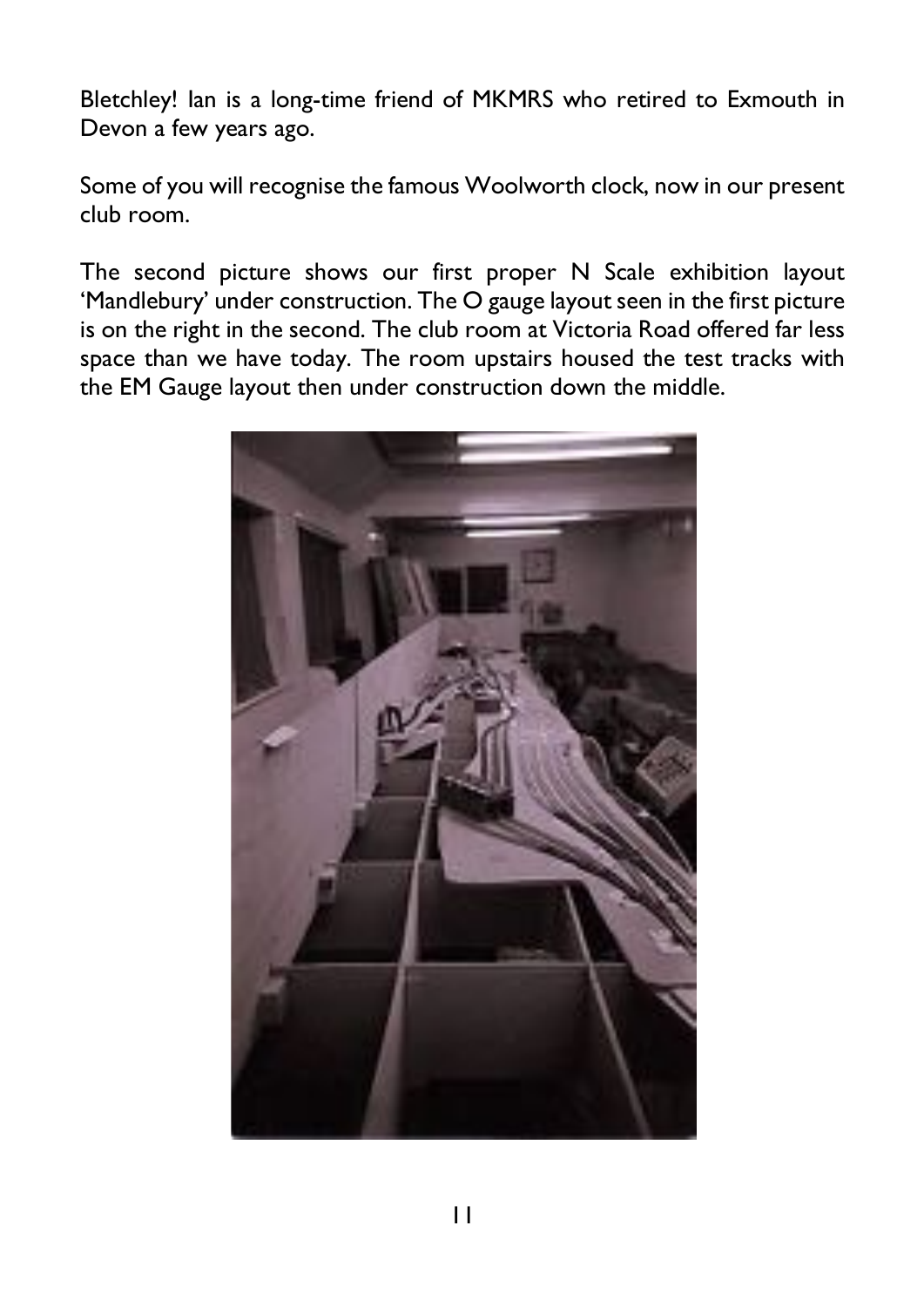# **Can You Help**

In November I heard the very sad news that Malcolm Brewer, the Chairman of the Silverfox DCC Model railway, had passed away from Coronavirus. Members of the Silverfox club are trying to help his family by disposing of his model railway collection.

Andy Eve is coordinating the sale of the locomotives and he has offered 10 locos to members of the MKMRS. These locos are listed below and will be sold on a 'First Come First Served' basis. Therefore, if you are interested in any of these please email Andy on andrew.eve@btopenworld.com to arrange payment and delivery as soon as possible to reserve the loco. If you are interested in any of these items please contact Andy by the  $10<sup>th</sup>$  lanuary 2021 so that they can get the proceeds to Malcolm's family.

All of these locos are British Railways Early Crest. They have been tested and run using a Gaugemaster DC Controller. If they have sound fitted then they have been tested and run using an NCE Powercab.



**1. Hornby R290 4-6-0 King Arthur Class N15 "Sir Meliagrance"**

Loco number is 30452, BR green early crest, crew fitted – "Pete Waterman collection" – Fitted with a ZIMO MX645 sound decoder. Excellent condition, very good runner. box in excellent condition. Detail pack is in the box.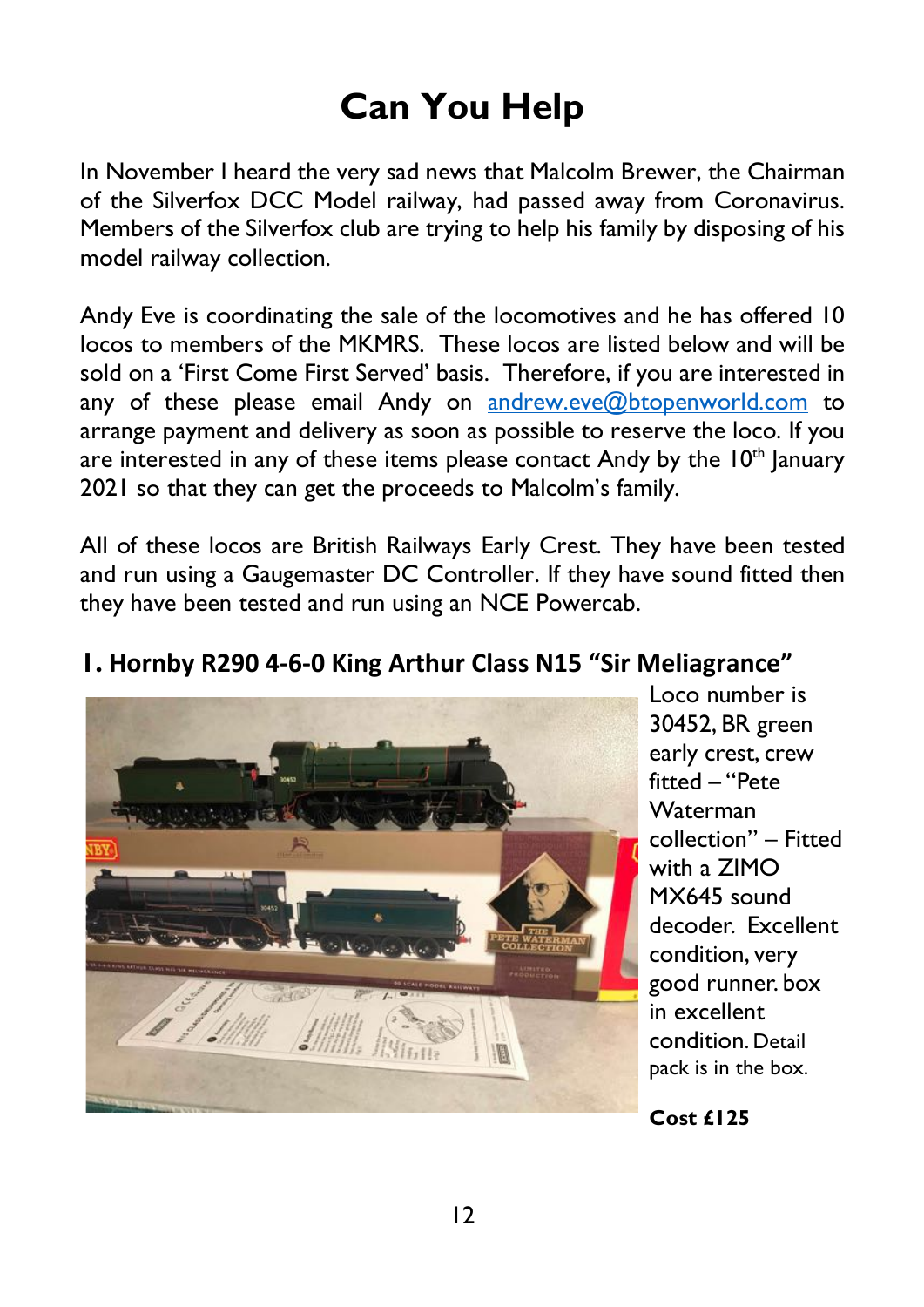#### **2. Hornby R2403 4-6-0 Grange Class "Derwent Grange"**



Loco number is 6862, BR Black Early Crest. Fitted with a ZIMO MX646R sound decoder. **Excellent** condition, very good runner, the box is in tatty condition. Detail pack fitted.

**Cost £120**

#### **3. Hornby R2548 4-6-0 Grange Class "Frankton Grange"**



Loco number is 6816, BR Black Early Crest. Fitted with a ZIMO sound decoder. Factory weathered Excellent condition, very good runner, the box is a bit tatty. Detail pack in box.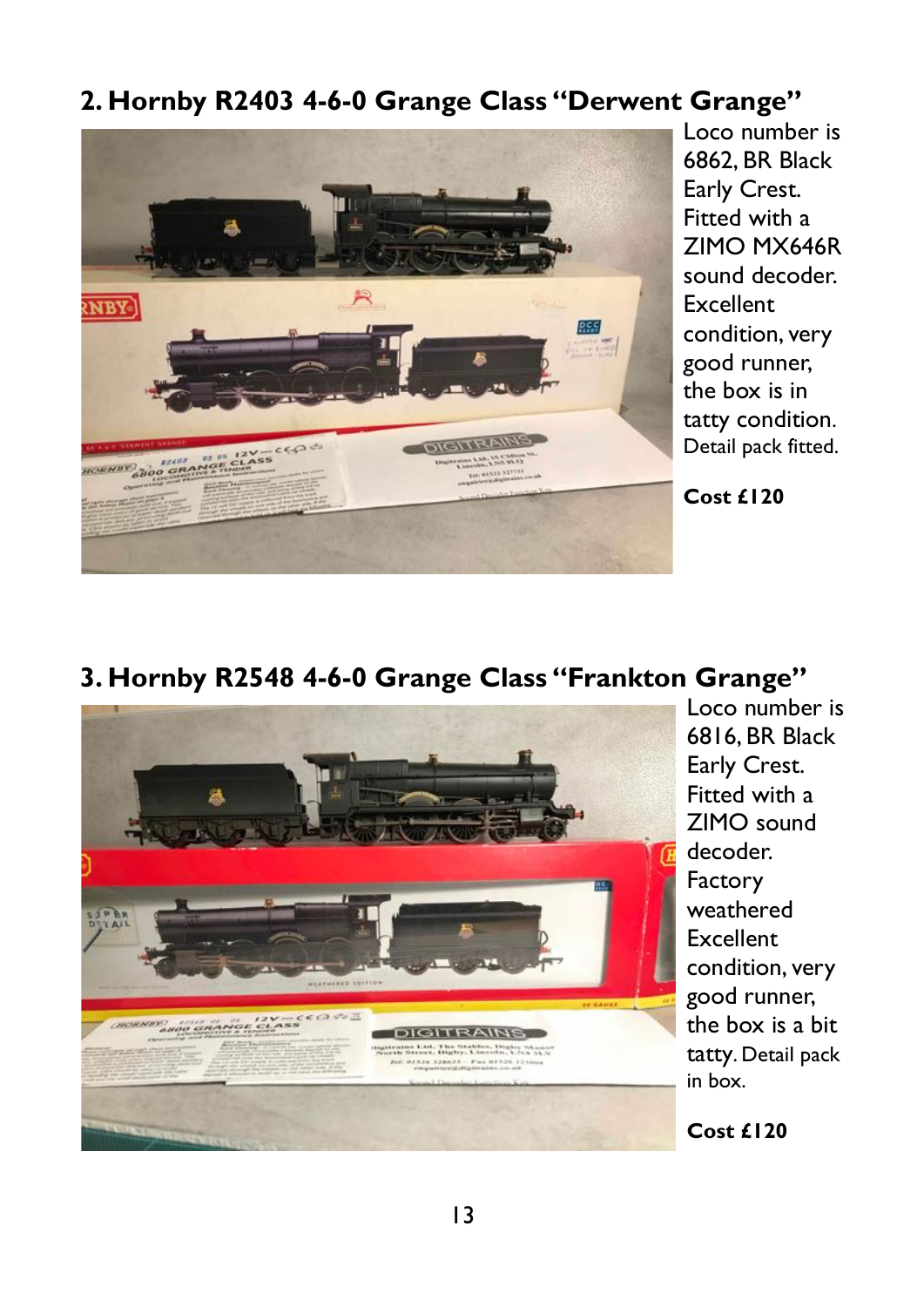## **4. Hornby R2403 4-6-0 Grange Class "Frankton Grange"**



Loco was renumber to 6814 (was **Derwent** Grange), BR Black Early Crest, nicely weathered, renumbered and renamed. Fitted with a ZIMO sound decoder. Very good condition, very good runner.

slightly tatty box. Detail pack fitted.

#### **Cost £125**

## **5. Hornby R3328 4-6-0 S15 Class**



Loco number is 30843, BR Black Early Crest. Fitted with a ZIMO sound decoder. As new condition, very good runner. box in excellent condition. Detail pack in box.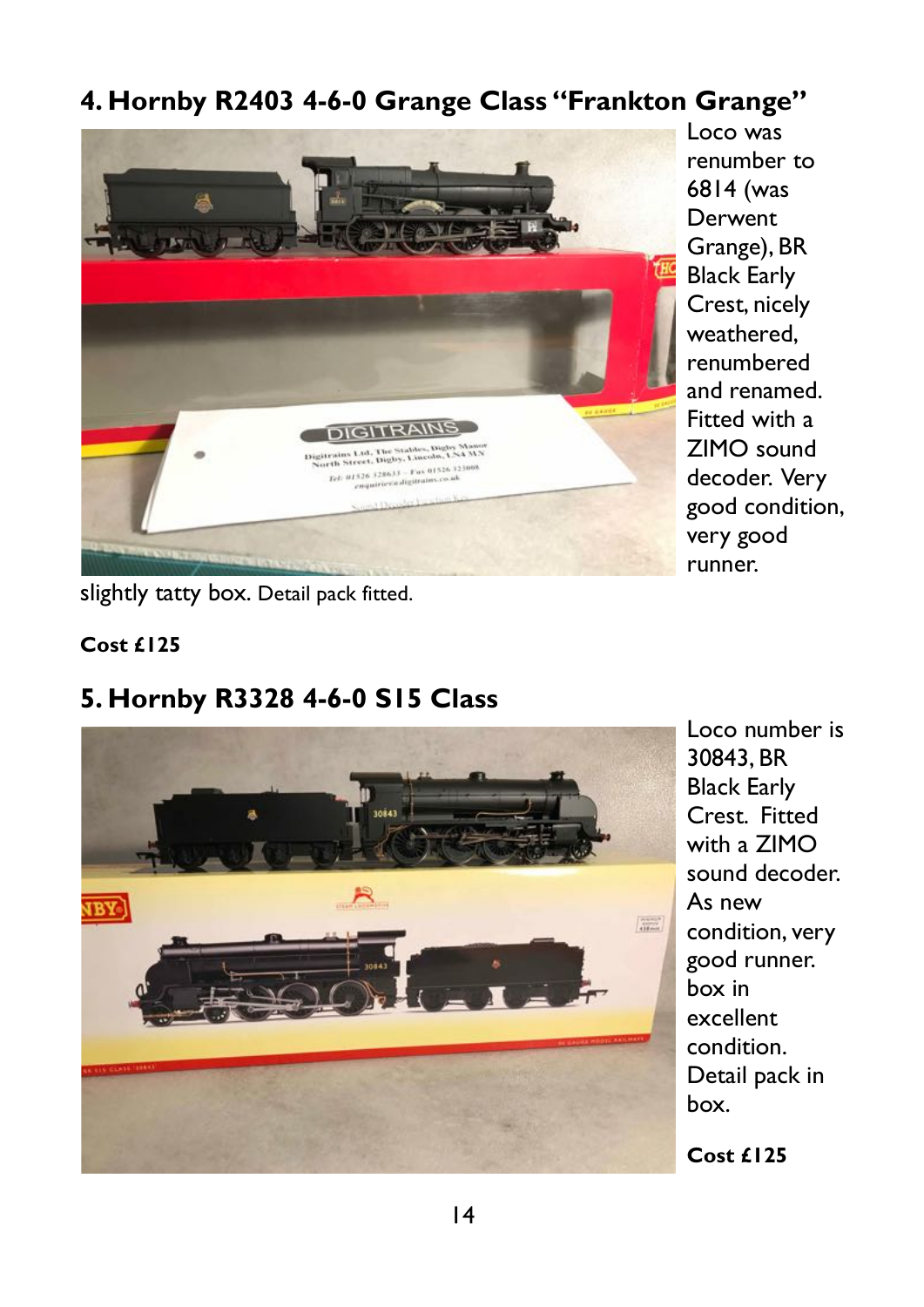## **6. Hornby R3167X 4-6-0 Star Class "Glastonbury Abbey"**



Loco number is 4061, BR Green Early Crest. Fitted with a ZIMO MX648R sound decoder. As new condition, very good runner. box excellent condition. Detail pack in box.

**Cost £125**

#### **7. Hornby R3124 2-8-0T Class 42XX**



Loco number is 4266, BR Black Early Crest. Fitted with a ZIMO MX648R sound decoder. Very good condition, very good runner. box in very good condition. Detail pack in box.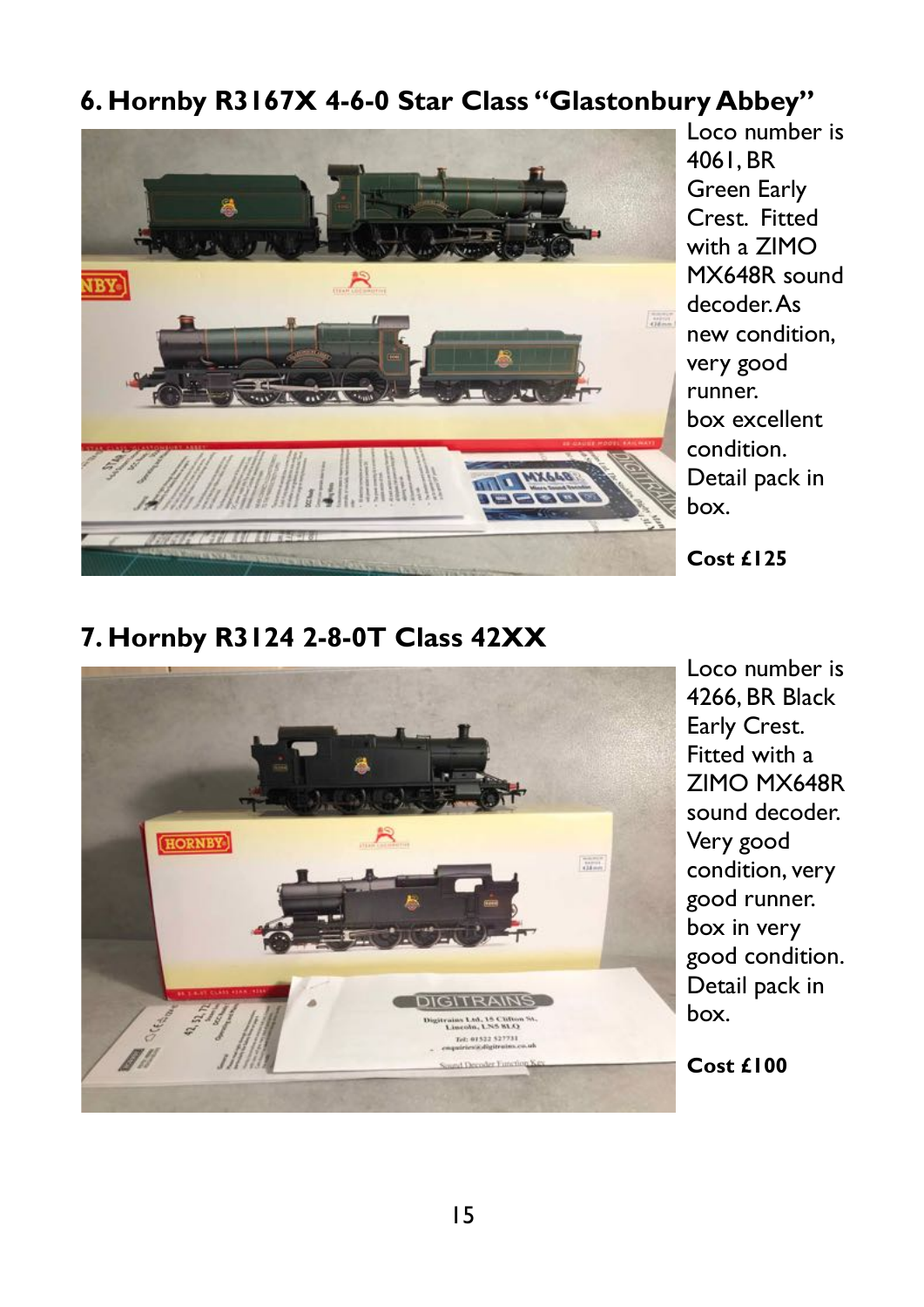## **8. Hornby R3548 4-6-0 BR Standard Class 4MT**



Loco number is 75053, BR Black Early Crest. DCC Ready. As new condition, very good runner, box excellent condition. Missing detail pack X10302

**Cost £75**

### **9. Hornby R2734 0-4-4 Class M7**



Loco number is 30056, BR Black Early Crest. DCC Ready. Very good condition, good runner, slightly tatty box. Detail pack in the box.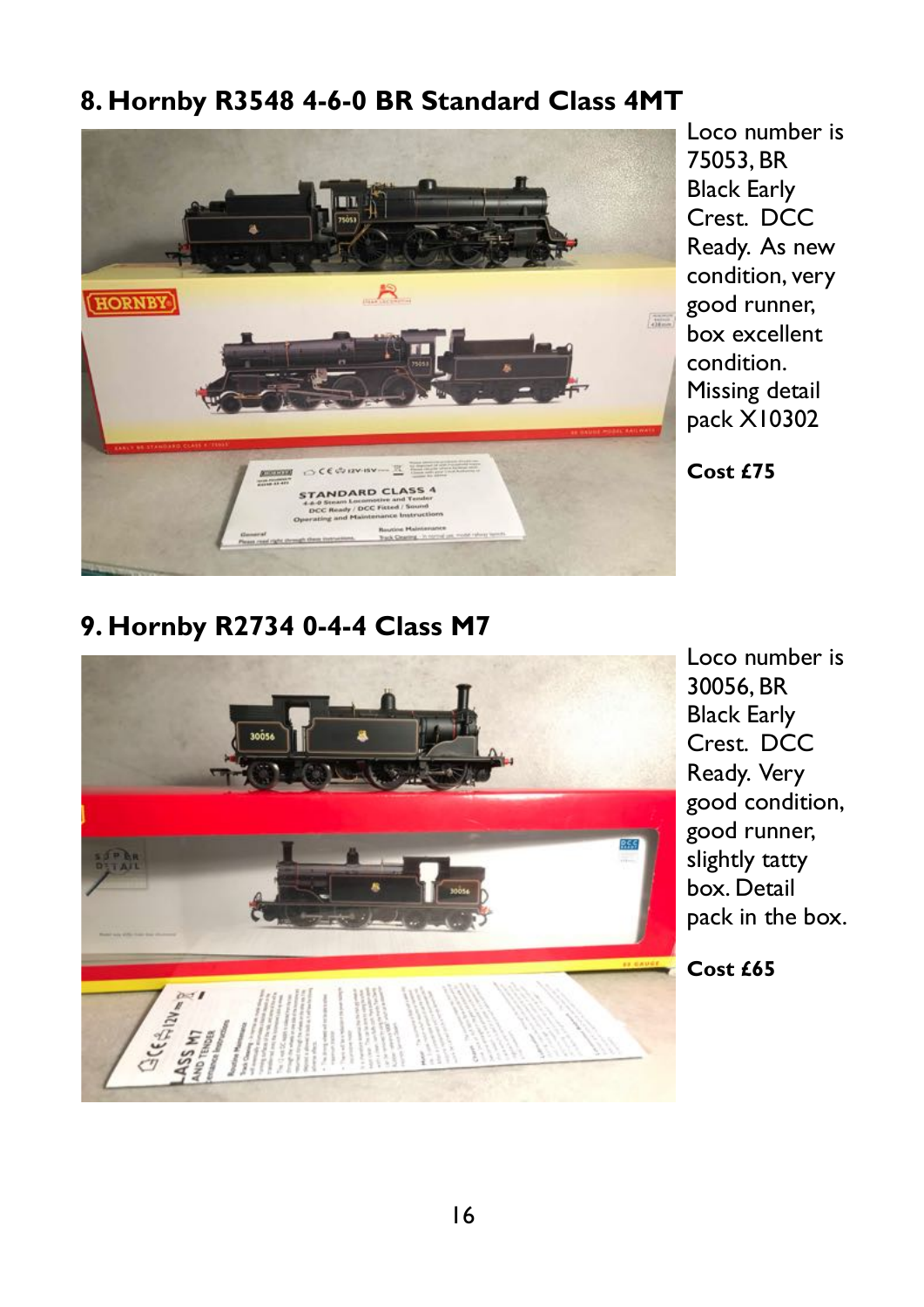#### **10. Hornby R2849 4-6-0 Castle Class "Beverston Castle"**



Loco number is 5068, BR Green Early Crest. Fitted with a ZIMO sound decoder. Very good condition, very good runner, box in good condition box. Missing detail pack X10489.